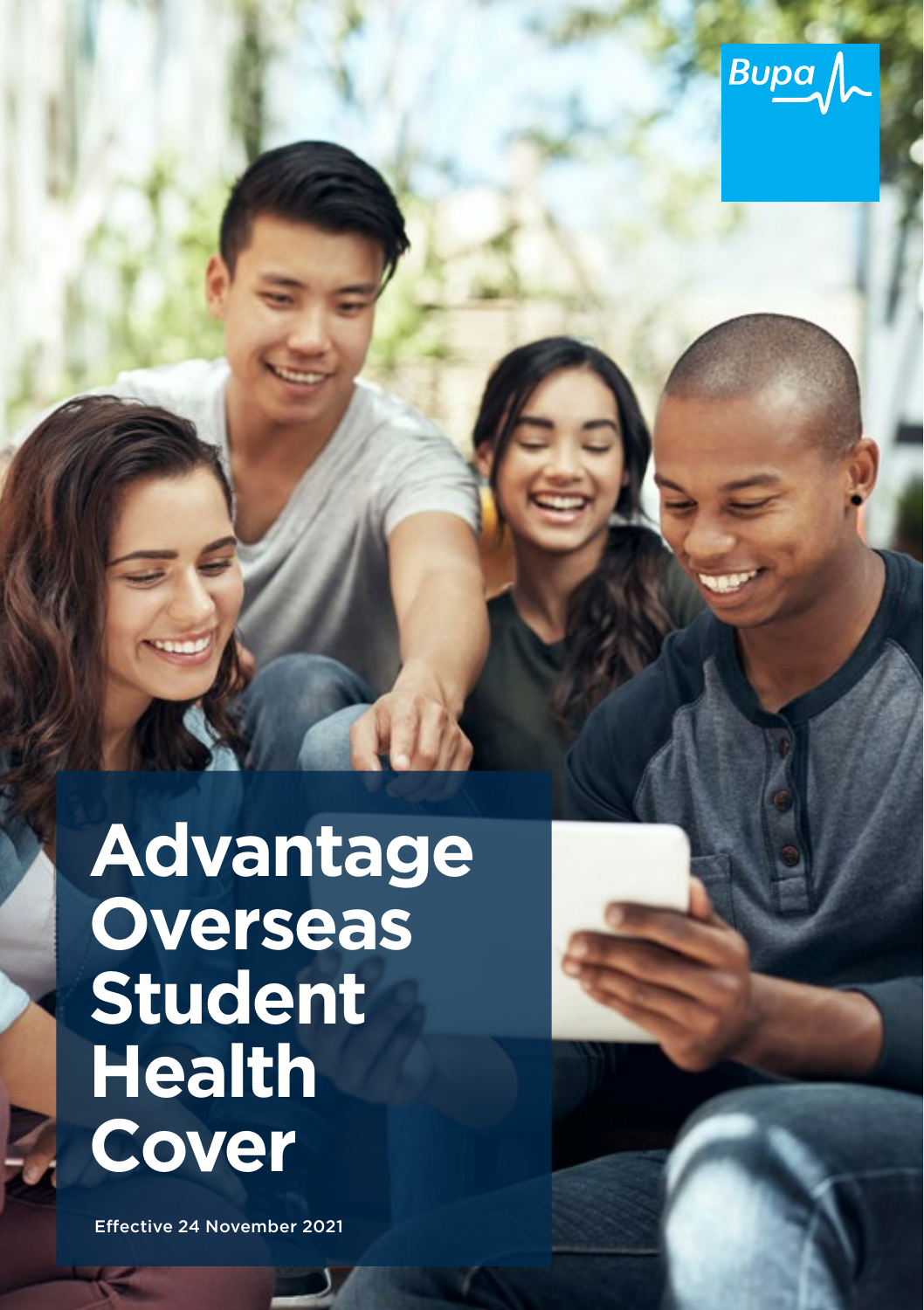

### **What is private health insurance?**

Many Australians pay extra towards the cost of their health care and have private health insurance. This provides access to benefits towards treatment in private hospitals and a range of additional dental and allied health services, not available through Medicare.

When you use your private health insurance you can choose the doctor who will be primarily responsible for your treatment and you will be covered for a private room if you request one and where one is available.

- There are two kinds of cover:
- Hospital cover pays benefits towards the costs of hospital treatment as a private patient.
- General treatment ('ancillary' or 'extras') cover for some non-medical health services not covered by Medicare – such as dental, physiotherapy and optical services.

### **What is Medicare?**

Medicare is Australia's universal system available for Australian citizens and permanent residents and visitors from countries that have reciprocal healthcare agreements (subject to the terms of those agreements), that subsidises medical fees and some services by dentists and allied health professionals.

In addition, under the arrangements between the Australian and State governments, when you're treated as a 'public' (free) patient, you may be treated by doctors in training, although under supervision from qualified specialists.

### **Do I have access to Medicare?**

If you're applying for a student visa, a current student or looking to extend your student visa you will not generally have access to Medicare.<sup>1</sup>

#### **What are you covered for with Bupa?**

We pay benefits towards hospital care in private or public hospitals, choice of doctor, out-of-hospital medical and allied health professional fees, pharmacy, and a range of additional services.

# **Healthcare in Australia**

Australia is said to have one of the best health systems in the world. However, the system is complex and we understand that accessing healthcare can be confusing for new visitors. That's why we aim to provide the best advice and support to help you find what's right for your needs, so you can be confident you are getting the best healthcare services, when you need them.

The Australian Government has arrangements in place to ensure Australian residents have access to public hospitals at minimal cost and to subsidised medical services, pharmacy and some additional services.

The private sector, which includes private health insurance, provides an extensive range of services to complement these.

Bupa makes it possible for an overseas student to access a broad range of health services across both the public and private sectors.



Students from reciprocal health countries may have some access to Medicare, however may still require OSHC. The state of the state of the state of the state of the state of the state of the state of the state of the state Visit humanservices.gov.au/individuals/services/medicare/reciprocal-health-care-agreements to find out more.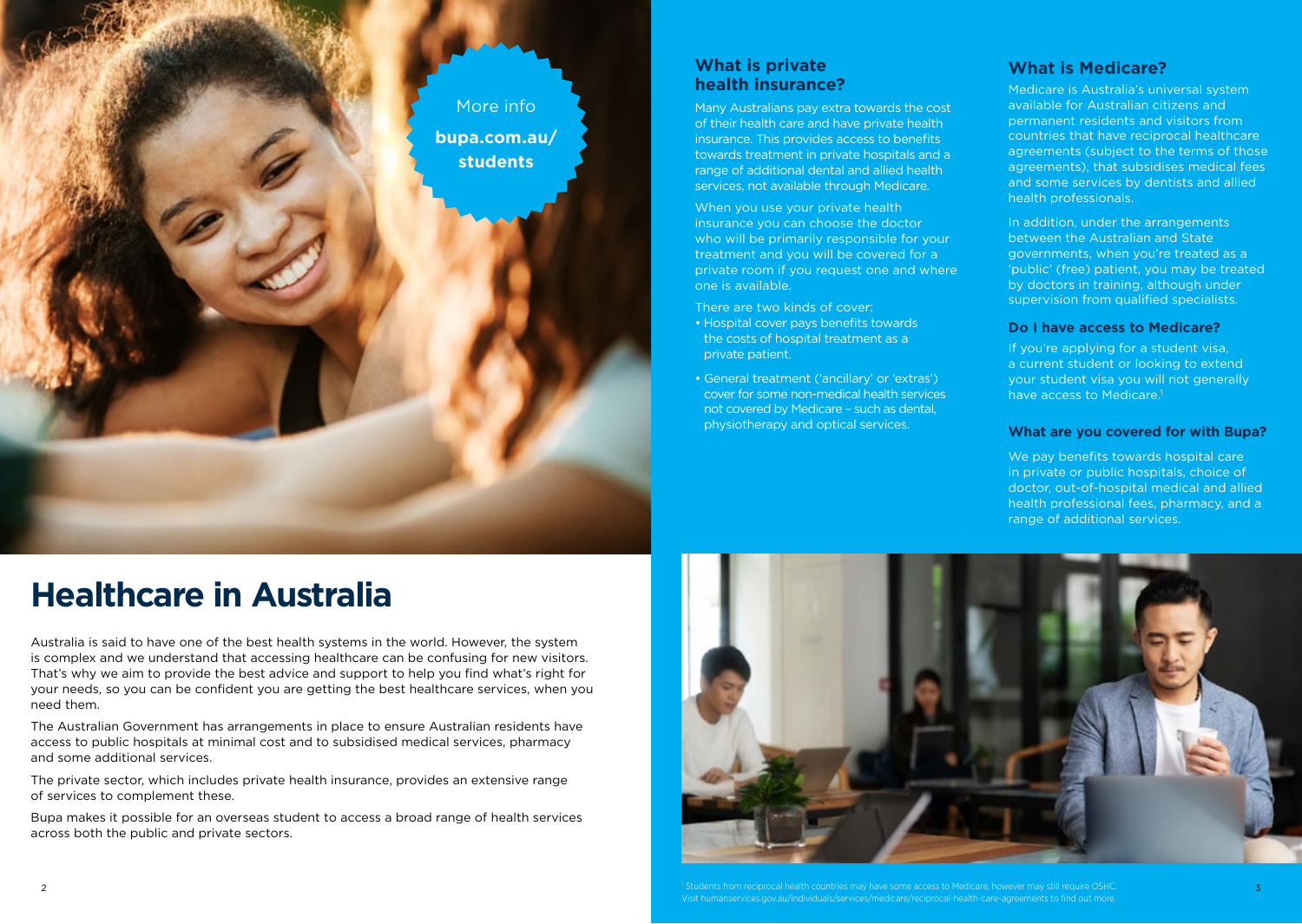

# **Why choose Bupa Advantage Overseas Student Health Cover?**

It's our purpose that makes us different – helping our members to live longer, healthier, happier lives. We focus on your health, so you can focus on your studies.

Advantage Overseas Student Health Cover (OSHC) helps ensure you'll be covered for the cost of medical treatments if you get sick or have an accident. The Australian Government requires you to have OSHC for the duration of your study period in Australia.<sup>1</sup> When you lodge your visa application with the Department of Home Affairs you must show proof of your OSHC.



### **Meet visa requirements**

To be 100% sure you comply with the Australian Government's insurance requirements.



## **Protect yourself from the unexpected**

If the unexpected happens during your stay you can be covered for treatments and medical care.



### **Unlimited emergency ambulance**

We'll take care of the cost of all emergency transport and on-the-spot treatment by our recognised providers.



## **Mental health benefits**

Your mental health is important to us, so you can access mental health benefits including psychology and counselling2 services without having a GP care plan in place.



### **Convenience**

The choice of where and when you'd like to be treated at Members First and Network Hospitals.



## **OSHC Extras**

Choose Extras cover for services that OSHC doesn't cover, such as dental, physio, chiro and optical.

4 5 Visit border.gov.au/Trav/Stud/More/Health-Insurance-for-Students for more details. 2 By recognised providers.This product is available for selected education partners only. To be eligible for OSHC you must hold a student visa, be in the process of applying for a student visa or be on a bridging visa while applying to extend your student visa. <sup>1</sup> Students from selected countries may not need OSHC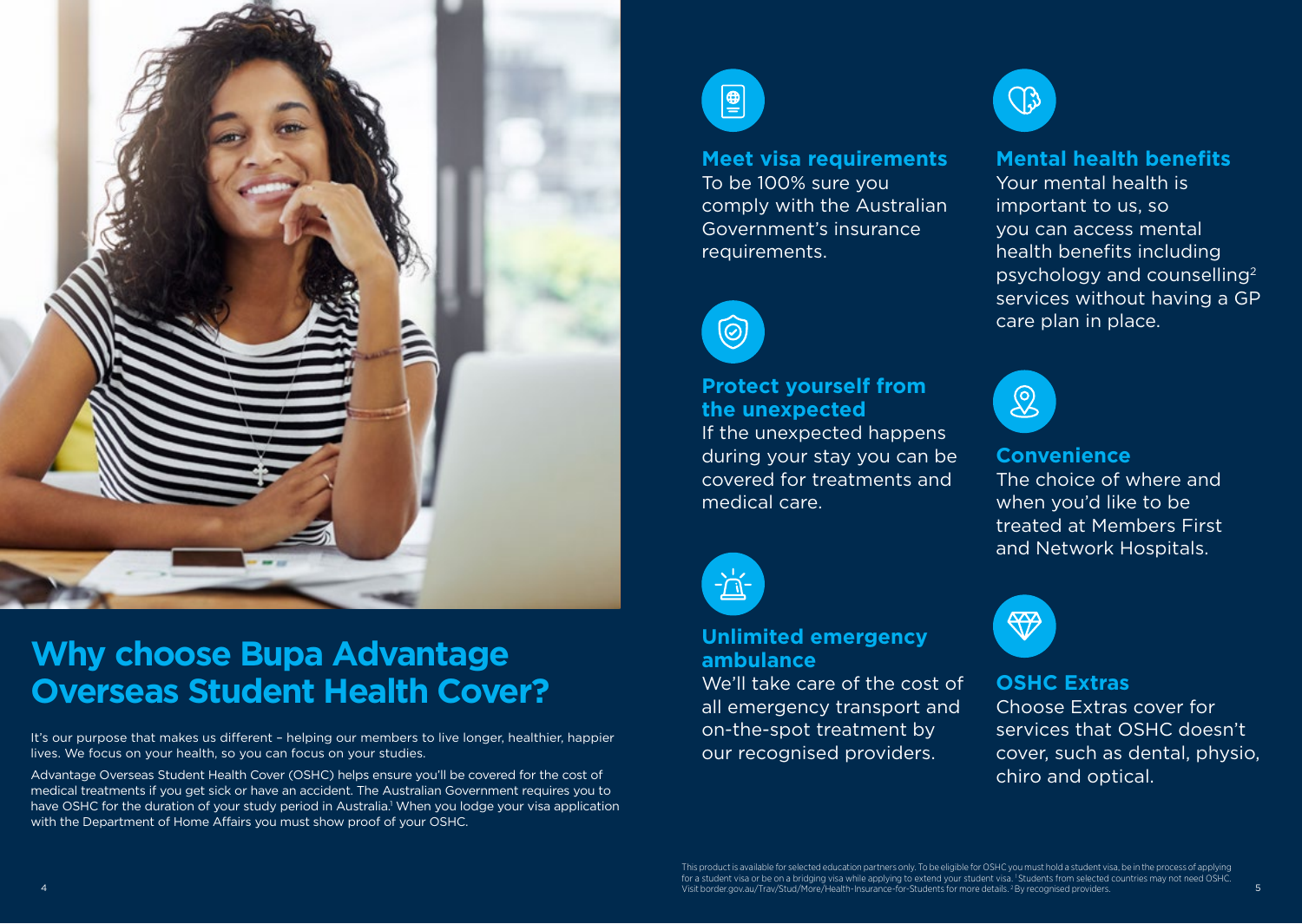# **Advantage Overseas Student Health Cover**

### **Hospital & Medical Services**

| In hospital services                                              | <b>Advantage OSHC</b>     |
|-------------------------------------------------------------------|---------------------------|
| Rehabilitation                                                    | $\checkmark$              |
| <b>Hospital Psychiatric services</b>                              | $\checkmark$              |
| Palliative care                                                   | $\checkmark$              |
| <b>Blood</b>                                                      | $\checkmark$              |
| Bone marrow transfusion or transplant                             | $\checkmark$              |
| Eye (not cataracts)                                               | ✓                         |
| Cataracts                                                         | $\checkmark$              |
| Ear, nose and throat                                              | $\checkmark$              |
| Bone, joint and muscle                                            | $\checkmark$              |
| Joint reconstructions                                             | $\checkmark$              |
| Joint replacements (other than Hip and Knee)                      | $\checkmark$              |
| Joint replacements (Hip and Knee)                                 | $\checkmark$              |
| Organ transplant                                                  | $\checkmark$              |
| Dialysis for chronic kidney failure                               | $\checkmark$              |
| Hernia and appendix                                               | $\checkmark$              |
| Heart and vascular system                                         | ✓                         |
| Gynaecology                                                       | $\checkmark$              |
| Miscarriage and termination of pregnancy                          | $\checkmark$              |
| Pregnancy and birth                                               | $\checkmark$              |
| Assisted reproductive services                                    | $\pmb{\times}$            |
| Male reproductive system                                          | $\checkmark$              |
| Plastic and reconstructive surgery (medically necessary)          | $\checkmark$              |
| All cosmetic surgery                                              | $\boldsymbol{\mathsf{x}}$ |
| All other Medicare recognised services                            | $\checkmark$              |
| In hospital medical services                                      |                           |
| Inpatient medical costs                                           | 100% of MBS               |
| Most Medicare recognised diagnostic tests (e.g. x-ray, pathology) | $\checkmark$              |
| <b>Outpatient medical services</b>                                |                           |

| GP consultations                | 100% of MBS                                                                  |
|---------------------------------|------------------------------------------------------------------------------|
| Specialist consultations        | 100% of MBS                                                                  |
| Pathology (e.g. blood tests)    |                                                                              |
| Radiology (e.g. x-ray scans)    |                                                                              |
| Allied health services          |                                                                              |
| Outpatient pregnancy services   |                                                                              |
| Outpatient psychiatric services |                                                                              |
| Selected pharmacy items         | \$60 per script item<br>\$600 pp yearly limit (\$1200 per family membership) |

#### **Additional benefits**

| Emergency and limited non-emergency ambulance services   | Emergency Ambulance only |
|----------------------------------------------------------|--------------------------|
| Repatriation                                             |                          |
| Family in-hospital benefit                               | x                        |
| Crutches and wheelchairs benefit                         | ×                        |
| Cover for extras services (e.g. Dental, optical, physio) | ×                        |
| Travel and Accommodation benefit                         | ×                        |

1 MBS is the list of medical services and treatments recognised for coverage by Medicare and the associated fees for such services and treatments set by the Australian Government. <sup>2</sup>\$600 yearly limit for singles, \$1,200 for couples and families. <sup>3</sup>Conditions apply. Contact us for more details. <sup>4</sup>Waiting periods, policy and fund rules apply. <sup>5</sup>Up to \$100,000, or for the return of mortal remains up to \$10,000. Benefits are only payable once approved by Bupa. <sup>6</sup>Receive up to \$75 per consultation for psychology and up to \$40 for counselling, up to a maximum of \$150 per person per calendar year.<br>7OSHC does not provide cover for extanded family members, such as your moth OSHC does not provide cover for extended family members, such as your mother, father, brother or aunt. If these family members come to Australia

## **There are 3 different types of membership available**





**Single** Cover for student only

### **Couples** Cover for the student and their partner as listed on the student's dependant visa



### **Family7**

Cover for the student, their partner and their dependant children under 18 years of age if they live with the student in Australia

Student is defined as the primary student visa holder

### **Access to Private and Public Hospitals**

In most cases you're covered for in-patient services, accommodation and theatre fees at Members First, Network and public hospitals.

### **Doctors and Specialists**

Get up to 100% of the Medicare Benefits Schedule (MBS)<sup>1</sup> fee for the cost of medical services provided by doctors or specialists in or out of hospital.

### **Pharmacy**

Claim up to \$60 per script item once you've paid the PBS co-payment fee.<sup>2</sup>

### **Emergency Ambulance**

Unlimited emergency ambulance transportation and on-the-spot treatment by our recognised providers.

#### **Private Room**

Get your own room where available or \$50 back from the hospital when you stay overnight at our Members First hospitals.<sup>3</sup>

#### **Medical Repatriation**

We'll help cover the costs of returning you to your country of origin if you become terminally ill or if you suffer a substantial life altering illness/injury.<sup>4, 5</sup>

#### **Mental health**

Your mental health is important. Access benefits for pyschology and counselling up to yearly limits.4, 6, 8

### **Don't forget waiting periods apply 12 Month Waiting Period:**

- For all pre-existing conditions, ailments and illnesses (excluding those of a psychiatric nature where no waiting periods apply)
- Pregnancy related conditions.

### **Waiting periods don't apply when:**

- Treatment is required as a result of an accident sustained after joining us
- You have a condition which is defined under the Emergency Treatment section of the Important Information Guide at

### **[bupa.com.au/oshc-info](https://bupa.com.au/oshc-info)**

### **Services not covered**

- Procedures not approved by the Medical Services Advisory Commitee.
- Procedures not recognised by Medicare.
- Experimental treatment.
- Respite care.
- Elective cosmetic surgery.

There are other services that are not fully covered or not covered at all.

If you want more information, including what's covered and what's not, read this together with our Important Information Guide at **[bupa.com.au/oshc-info](https://bupa.com.au/oshc-info)**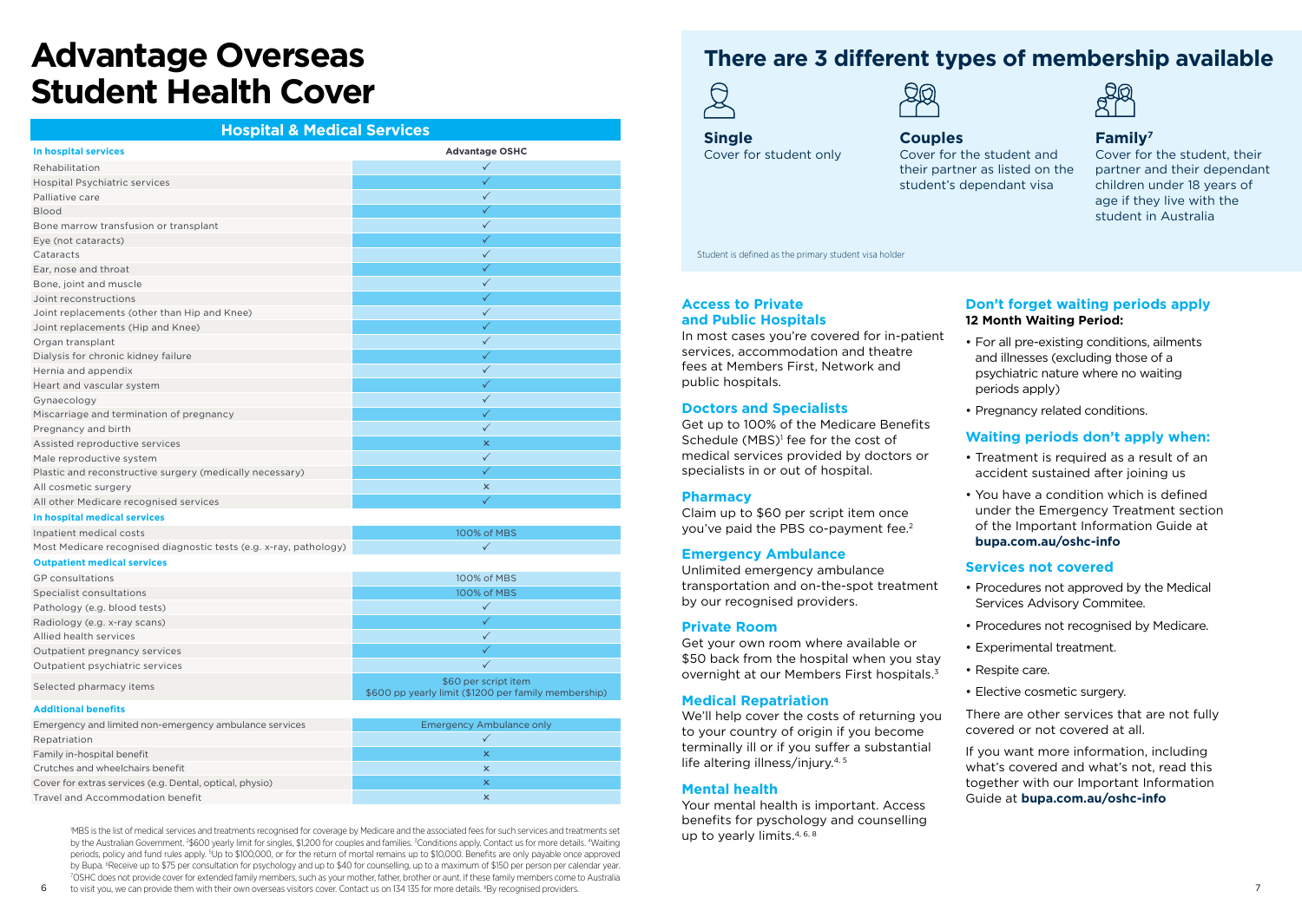# **OSHC Extras Cover**

OSHC Extras is an extras cover designed for young and healthy students looking for great value. OSHC Extras can be taken out in addition to your visa compliant Advantage Overseas Student Health Cover (OSHC) and offers extra services that are not covered by OSHC alone, up to the relevant yearly visit limits. You'll get 100% cover for a set number of Members First extras services<sup>1</sup> each year that you may need while studying in Australia, such as a dental check-up, physio, chiro and podiatry consultations (subject to yearly visit limits). That means you won't pay any out-of-pocket costs for those included extras at Members First Providers and up to the yearly visit limits. We've made it simple to understand and easy to use so you'll know what value you're getting from the start.

|                                                              | <b>Members First Extras - What's Covered</b>              | Yearly visits |  |
|--------------------------------------------------------------|-----------------------------------------------------------|---------------|--|
|                                                              | Dental check up <sup>2</sup>                              |               |  |
|                                                              | Physio, chiro and/or podiatry consultations <sup>3</sup>  | 3             |  |
|                                                              | Bonus Dollars - \$50 for singles, \$100 for couples       |               |  |
|                                                              | Consultations via phone with Bupa Dietitians <sup>5</sup> |               |  |
| A 2 month initial waiting period for extras services applies |                                                           |               |  |

### **Bonus Dollars**

We will contribute a total of \$50 (\$100 for couple and family memberships), payable once per year, that can be shared across your extras services to put towards out-of-pocket (extras) expenses at Members First healthcare providers (e.g. for a filling or additional physio treatment).

### **Bupa Optical**

\$50 voucher available at Bupa Optical stores.<sup>4</sup>

For a list of Bupa Optical providers near you, visit **www.bupa.com.au/find-a-provider** or find out more at **bupaoptical.bupa.com.au**

### **Members First provider rates**

This cover allows you to access Members First rates for selected extras services at Members First healthcare providers even if you don't receive a benefit under this cover. This means that you will have certainty of cost for a wide range of services and consultations.

For a list of Members First providers near you, visit **[www.bupa.com.au/find-a-provider](http://www.bupa.com.au/find-a-provider)** 

### **More value at Members First Platinum**

You'll get 100% cover for a set number of extras services at Members First providers each year. Plus, when you add hospital cover, you'll pay nothing for specific additional general dental services at Members First Platinum Dentists<sup>6</sup>

Find out more at **[bupa.com.au/members-first-platinum](https://www.bupa.com.au/health-insurance/understanding-your-health-cover/your-extras-cover/members-first-platinum)** 

### **Members First Provider Network**

Bupa Members First is an extensive network of healthcare professionals including dental, physiotherapy, chiropractic and podiatry providers. OSHC Extras is available exclusively through this network with the benefit of 100% cover on the set number of included services (subject to yearly visit limits). This means you won't have to pay any out-of-pocket expenses when you visit a Members First Network provider for these services. OSHC Extras does not cover any services at non-Bupa Members First healthcare providers.

## **Commonly used Extras**

To make it easier for you to compare our other extras covers, we have listed the extras services most commonly used by our members below.

|                                   |                        | <b>Extras</b>                                                                                                                    |                                                                         |                                                                    |                                                                       |                                                                    |
|-----------------------------------|------------------------|----------------------------------------------------------------------------------------------------------------------------------|-------------------------------------------------------------------------|--------------------------------------------------------------------|-----------------------------------------------------------------------|--------------------------------------------------------------------|
|                                   |                        | <b>Budget</b><br>Extras <sub>60</sub>                                                                                            | <b>Your Choice</b><br>Extras <sub>60</sub><br>(Choose four<br>services) | Top<br><b>Extras 60</b>                                            | Top<br><b>Extras 75</b>                                               | Top<br><b>Extras 90</b>                                            |
|                                   |                        | At least<br>60% back<br>at Members<br>First providers <sup>9</sup>                                                               | At least<br>60% back<br>at Members<br>First providers <sup>9</sup>      | At least<br>60% back<br>at Members<br>First providers <sup>9</sup> | At least<br>75% back<br>at Members<br>First providers <sup>9</sup>    | At least<br>90% back<br>at Members<br>First providers <sup>9</sup> |
|                                   | <b>Waiting periods</b> |                                                                                                                                  |                                                                         | <b>Yearly limits</b>                                               |                                                                       |                                                                    |
| General dental                    | 2 months               | \$350 ♦<br>\$700 ●                                                                                                               | \$7007                                                                  | Unlimited                                                          | Unlimited                                                             | Unlimited                                                          |
| Major dental                      | 12 months              | X                                                                                                                                | \$5007                                                                  | \$1,000                                                            | \$1,100                                                               | \$1,200                                                            |
| Optical                           | 2 months               | $$150$ $\blacklozenge$<br>\$300 ●                                                                                                | \$180                                                                   | \$200                                                              | \$240                                                                 | \$280                                                              |
| Physiotherapy                     | 2 months               | $$350$ $\bullet$<br>$$700$ $\bullet$<br>combined<br>limit<br>Natural<br>therapies<br>sub-limit:<br>$$100 \rightarrow$<br>\$200 ● | \$450 <sup>7</sup>                                                      | \$700                                                              | \$800                                                                 | \$900                                                              |
| Chiropractic<br>and osteopathy    | 2 months               |                                                                                                                                  | \$3507<br>$$700^7$ $\bullet$                                            | $$500 \rightarrow$<br>$$1,000$ $\bullet$                           | $$600 \rightarrow$<br>$$1,200$ $\bullet$                              | $$700 \rightarrow$<br>$$1,400$ $\bullet$                           |
| Natural<br>therapies <sup>8</sup> | 2 months               |                                                                                                                                  | \$5007<br>Massage<br>sub-limit:<br>\$100 per<br>person                  | \$400<br>Massage<br>sub-limit:<br>$$150 \rightarrow$<br>\$300 ●    | \$500<br>Massage<br>sub-limit:<br>$$200 \rightarrow$<br>$$400\bullet$ | \$500<br>Massage<br>sub-limit:<br>$$200$ $\triangleleft$<br>\$400  |
| Other services                    | Up to<br>12 months     |                                                                                                                                  |                                                                         | Go to: bupa.com.au/oshc-info                                       |                                                                       |                                                                    |
|                                   |                        | <b>Low Cover</b>                                                                                                                 |                                                                         |                                                                    |                                                                       | <b>High Cover</b>                                                  |

 $\triangle$  Per person  $\bullet$  Per membership

1 Yearly visit limits, bonus dollar quantities, waiting periods and fund rules apply. 2 Includes exam, scale and clean, fluoride and two bitewing x-rays only. <sup>3</sup>Three service(s) every year (combined limit for Physiotherapy, Chiropractic and Podiatry). <sup>4</sup>Provision of email address required for voucher delivery. <sup>5</sup>Bupa Dietitian consultations are available and conducted in English only. <sup>6</sup>Waiting periods, fund

and policy rules apply. <sup>7</sup>This amount increases year on year up to a maximum of six years.

8 and policy rules apply. This amount increases year on year up to a maximum of six years. Set benefits apply at other recognised providers orthodontics, orthotics and hospital treatments. Set benefits apply at other recog 8 The following services are covered under Natural Therapies; Massage (remedial massage, myotherapy, Traditional Chinese Medicine remedial massage), Acupuncture, and Chinese herbalism. <sup>9</sup>For most items at our Members First extras providers covering dental, physio, chiro and podiatry consultations (podiatry not covered on Budget Extras 60). Yearly limits, waiting periods, fund and policy rules apply.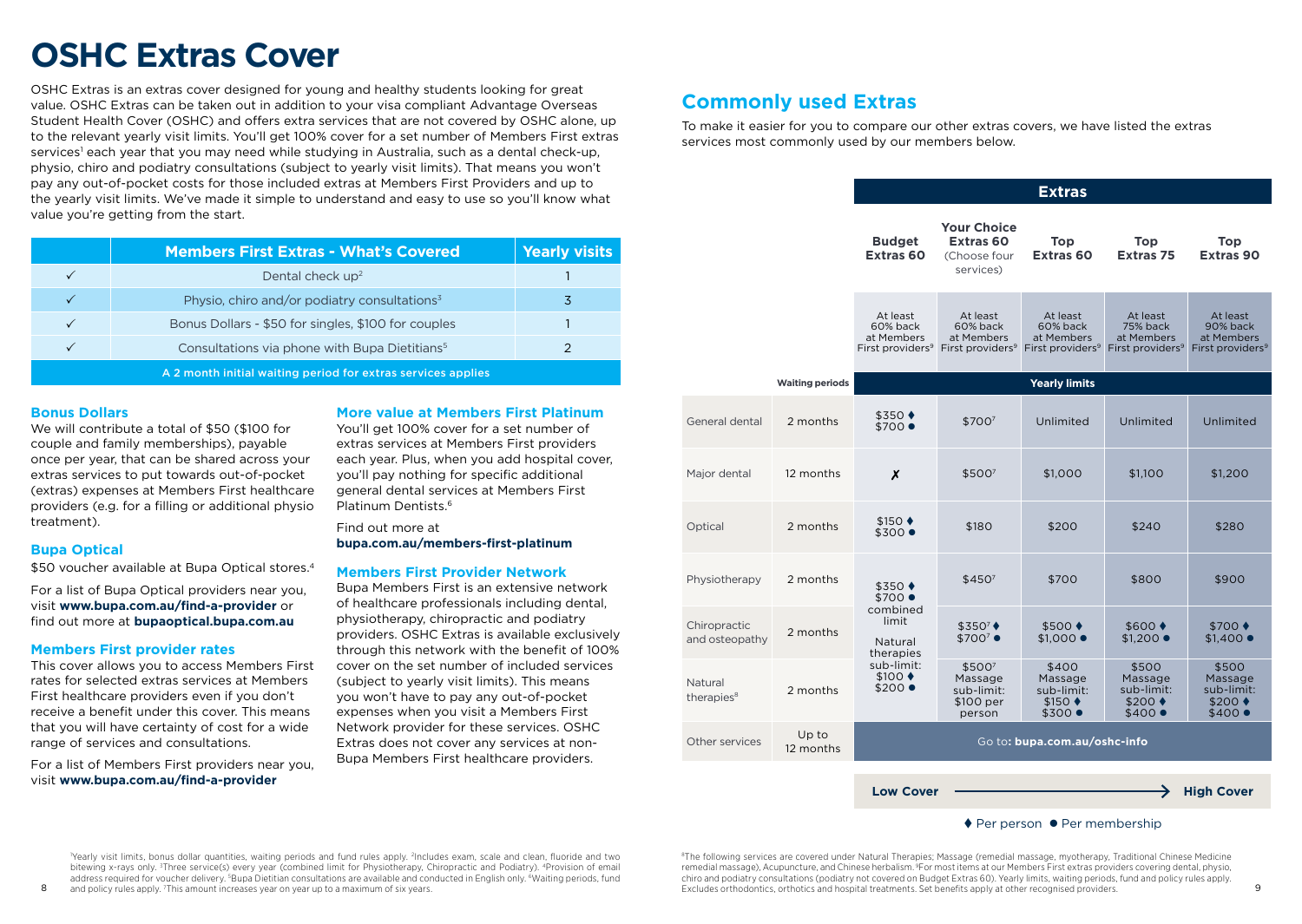# **More for our members**

We believe all members deserve help and support to achieve and maintain improved health and wellbeing, from programs that support you in achieving better health outcomes to self-management guides for long-term health conditions. It's all part of our commitment to helping you live a healthier, happier life.



### **24-hour support line**

Our 24-hour Student Advice Line provides advice and assistance, in 180 languages, for a range of emergency situations, including; Medical and accident assistance, Home and property inquiries, General tax and legal inquiries, Personal safety, drug or alcohol issues and Trauma counselling.

To use this service simply call **1300 884 235**



### **myBupa**

**[myBupa.com.au](https://my.bupa.com.au/login)** is our member self service area. It helps you easily manage and understand your Health Insurance online.

### **Once you register, simply log in using your secure log-in details to:**

- Access your policy documents and tax information.
- Submit an Extras claim and see your claim history.
- Update your personal details.
- Access exclusive health tools and discounts.
- Put Bupa in your pocket with the myBupa App.



### **Find a Bupa-friendly doctor**

A Bupa-friendly doctor agrees to submit your claim directly to Bupa to help reduce or eliminate your out-ofpocket expenses.1

Search for a doctor by visiting **[bupa.com.au/find-a-doctor](https://www.bupa.com.au/health-insurance/oshc/members-help-guide/find-a-doctor)**

### **Digital Mental Health**

We know that mental health is just as important as physical health. To better support you, we have an agreement with This Way Up, offering Online Cognitive Behavioural Therapy (CBT) courses to help manage symptoms of anxiety and depression. Online CBT is designed to mimic a course of CBT treatment you'd typically receive when seeing a clinician face-to-face.



# **BupaPlus\***

With offers from over 40 partners. Bupa Plus is our way of saying thanks to everyone who chooses Bupa as their health insurer.

- **endota spa**  25% off endota products purchased online
- **RedBalloon**  \$30 off any RedBalloon experience when you spend \$129 or more
- **New Balance**  20% off selected full priced New Balance products purchased online
- **Movie vouchers**  up to 25% off the box office price when you buy Event Cinemas, Birch Carroll & Coyle, Greater Union and Village Cinemas movie vouchers online

To redeem these offers and more, visit **[myBupa.com.au/offers.](https://my.bupa.com.au/login?ReturnUrl=%2foffers)** Terms and conditions apply.

### **Ways you can save**

### **Members First hospitals**

Use our Members First hospitals to help reduce or eliminate out-ofpocket hospital expenses.

### **Members First Day Hospital**

Use our Members First Day Hospital for no out-of-pocket hospital or inpatient medical services. Not available in NT. Any excess related to your cover will still apply.

Still not sure where to start? Talk to our friendly team.

**[bupa.com.au/students](https://www.bupa.com.au/health-insurance/oshc)**

**Visit a [Bupa](https://www.bupa.com.au/contact-us/bupa-store-opening-hours)  [Health Insurance store](https://www.bupa.com.au/contact-us/bupa-store-opening-hours)**

**1800 888 942**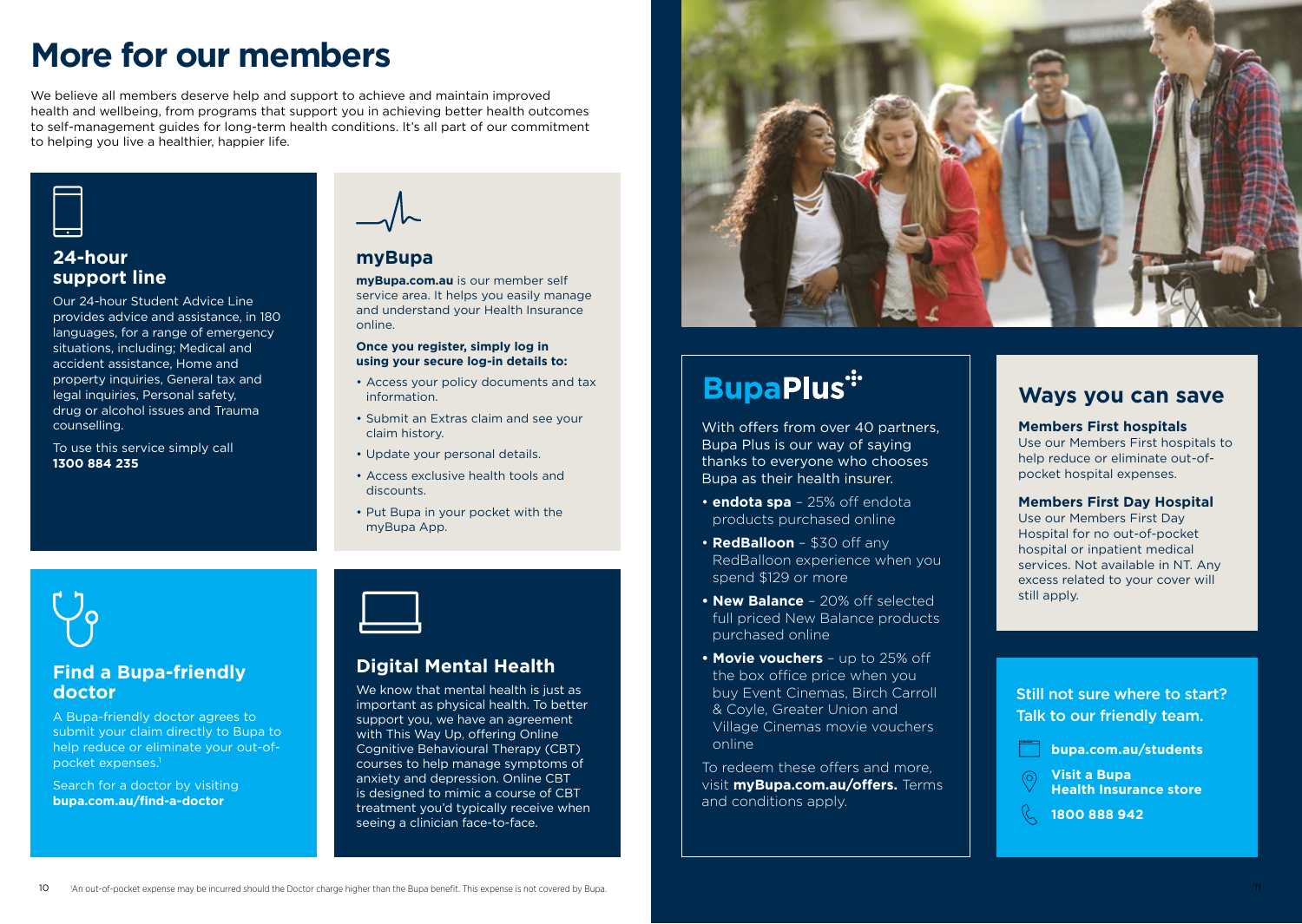

# **Important things you need to know about your health cover**

#### **Switching from another OSHC provider**

If you're changing from another OSHC provider to Bupa, you'll continue to be covered for all benefit entitlements that you had on your old cover, as long as these services are offered on your new cover with us, and there is no gap between your previous OSHC and your Bupa cover. This is referred to as 'continuity'.

When changing health funds, extras benefits paid by your old fund will be counted towards your yearly limits in your first year of membership with us. Any benefits paid by your old fund also count towards lifetime maximums.

For more information on switching please refer to the Important Information Guide; **[bupa.com.au/oshc-info](https://bupa.com.au/oshc-info)**

### **What is covered?**

#### **Hospital costs covered**

With private hospital cover, you can choose to be treated as a private patient in either a private or public hospital. When admitted to hospital, in most cases you will be covered for in-hospital charges when provided as part of your in-hospital treatment including:

- Accommodation for overnight or same-day stays.
- Operating theatre, intensive care and labour ward fees.
- Supplied pharmaceuticals approved for the condition to be treated by the Pharmaceutical Benefits Scheme (PBS) and provided as part of your in hospital treatment.
- Physiotherapy, occupational therapy, speech therapy and other allied health services provided as part of an inpatient admission.
- Surgically implanted prosthesis up to the approved benefit on the Australian Government's prosthesis list.
- Private room where available and clinically appropriate.<sup>1</sup>



#### **Medical costs covered**

These are the fees charged by your doctor, surgeon, anaesthetist or other specialist for any treatment given to you.

You are covered for:

- The cost of inpatient and outpatient medical services, covered up to 100% the Medicare benefit schedule (MBS) fee. The schedule fees mentioned above are the fees determined by the Australian Government as the appropriate fee for a specific service for Australian residents.
- Most inpatient or outpatient diagnostic tests recognised by Medicare as medically necessary (e.g. pathology, radiology).
- Outpatient medical services provided by an allied health provider (e.g. psychologist, optometrist, physiotherapist) where a Medicare benefit would be payable for an Australian resident.
- If your doctor, specialist or allied health providers charge more than the Medicare benefit Schedule Fee there will be a 'gap' for you to pay.

### **What is not covered?**

#### **Hospital costs not covered**

Situations when you are likely not to be covered or to have large out-of-pocket expenses include:

- During a waiting period.
- When you are treated at a non-agreement hospital.
- For the fixed fee charged by a fixed fee hospital or a hospital that has a fixed fee service.
- When you have not been admitted into a hospital and are treated as an outpatient (e.g. emergency room treatment, outpatient antenatal consultations with an obstetrician prior to child birth) you may not be covered.

#### **Medical costs not covered**

You will not be covered for:

- Medical services for surgical procedures performed by a dentist, podiatrist, or any other practitioner or service that is not eligible for a rebate through Medicare.
- Costs for medical examinations, x-rays, inoculation or vaccinations and other treatments required relating to acquiring a visa for entry into Australia or permanent residency visa.
- Cosmetic surgery.

For more information on what is not covered please refer to the Important Information Guide **[bupa.com.au/oshc-info](https://bupa.com.au/oshc-info)**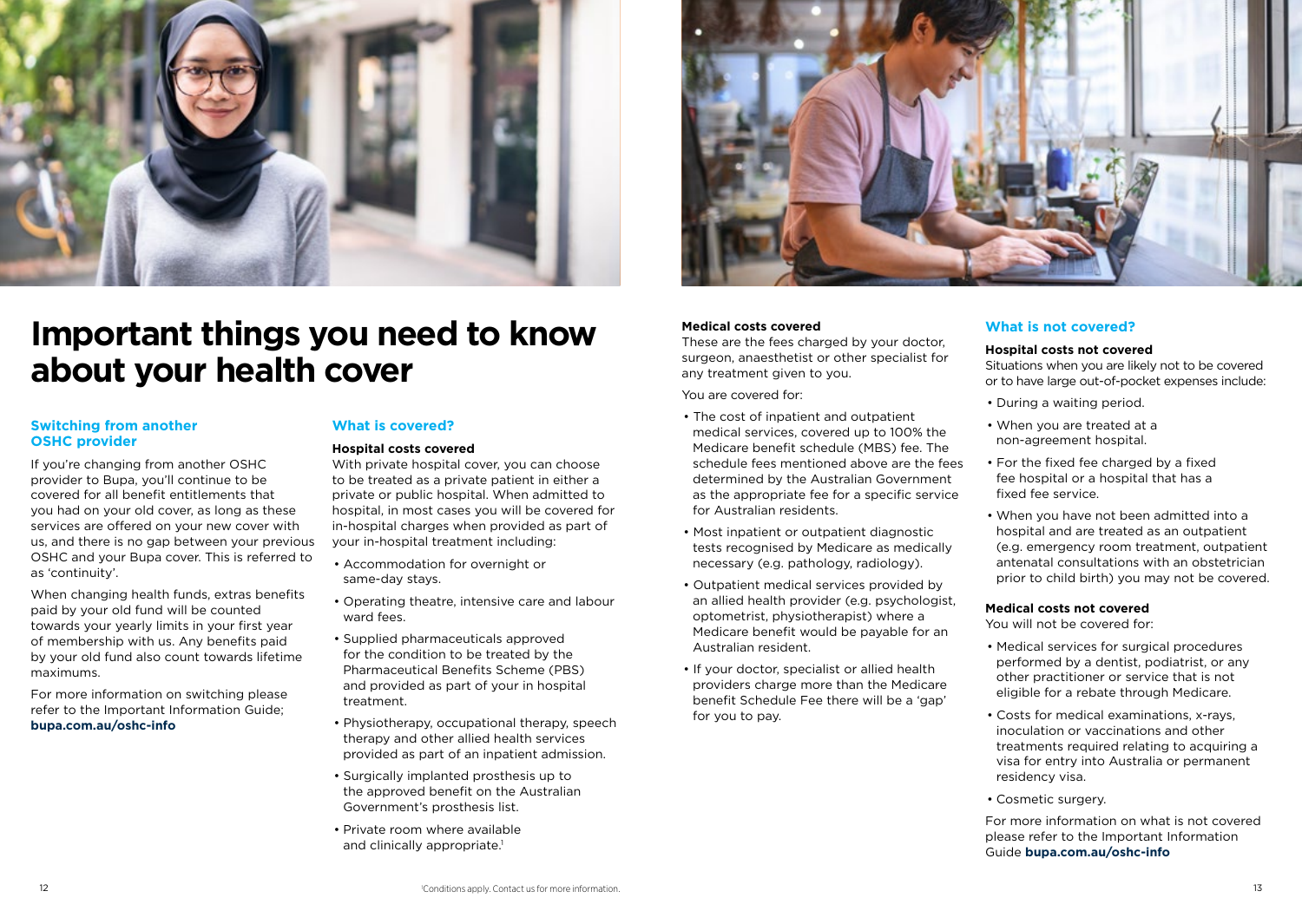

### **Waiting periods**

A waiting period is the time when you are not covered for a particular service. It starts on the date that you enter Australia or the date that you start your membership, whichever is the later date.

If you receive treatment that falls within a waiting period, you will have to pay for some or all of the hospital and medical charges unless the treatment is classed as Emergency Treatment.

The following waiting periods apply to Advantage Overseas Student Health Cover:

| <b>Treatment</b>                                  | <b>Waiting period</b> |
|---------------------------------------------------|-----------------------|
| Pre-existing conditions,<br>aliments or Illnesses | 12 months             |
| Pregnancy and birth<br>(obstetrics)               | 12 months             |

No waiting period applies to a pre-existing condition, ailment or illness of a psychiatric nature for Advantage OSHC customers.

### **Pre-existing conditions**

A pre-existing condition is any condition, ailment or illness that you had signs or symptoms of during the six months before you joined or upgraded to a higher level of cover with us. It is not necessary that you or your doctor knew what your condition, ailment or illness was or that the condition had been diagnosed.

Keep in mind that a doctor appointed by us will decide whether your condition is pre-existing. That said, the appointed doctor must consider your treating doctors' information in relation to the condition, ailment or illness that they treated you for, although they're not bound to agree with them.

### **Reducing your out-of-pocket hospital costs**

### **Bupa Medical Gap Scheme**

The Bupa Medical Gap Scheme is designed to remove or reduce the costs you pay for your treatment in hospital. Where a doctor chooses to use the Scheme for your treatment, they agree to only charge up to a certain fee. Bupa then pays a much higher amount than we normally would to help cover the extra cost. If a doctor uses the no-gap option, Bupa covers all of the extra charges, so you pay nothing for that doctor's medical fees. Otherwise, for each doctor choosing to use the Gap Scheme, the most you'll pay is up to \$500 out-of-pocket on medical costs. Each doctor involved in your treatment can choose to use the Bupa Medical Gap Scheme for your admission in a Public Hospital, or a Private Hospital with which Bupa has an agreement.

See **[bupa.com.au/medicalgapscheme](https://www.bupa.com.au/medical-gap-scheme)**  for more information.

### **Your Extras Cover**

### **Members First Network**

Bupa Members First is an extensive network of healthcare professionals including dental, physiotherapy, chiropractic and podiatry providers. OSHC Extras is available exclusively through this network with the benefit of 100% cover on the set number of included services (subject to yearly visit limits). This means you won't have to pay any out-of-pocket expenses when you visit a Members First Network provider for these services. OSHC Extras does not cover any services at non-Bupa Members First healthcare providers.

See **[bupa.com.au/find-a-provider](https://www.bupa.com.au/find-a-provider)** for more information.

### **Optical Partners**

Optical Partners give you access to flexibility and choice as well as discounts and offers (up to your yearly limits). You can choose where to shop at over 400 locations Australia-wide and have access to offers that suit your individual optical needs. Details of these offers may change from time to time.

Visit **bupa.com.au/opticalpartners** for more.

### **Extras waiting periods**

When you first take out or upgrade your health cover there's a period of time before you can make a claim on your new level of cover. This is common across the health insurance industry. You can't claim for services that you receive during this period at your new level of cover, even if you wait to submit the claim once the period is over. An initial waiting period of two months applies for OSHC extras cover.

### **Easy access at myBupa**

Use and view your membership details online or via our myBupa app. Access your cover details, make claims and update your membership 24/7 using any device with just a few clicks.

You can:

- Get real-time notifications when your claim is processed
- Check your remaining limits after your extras claim
- Get your tax statements; and
- Manage your payments and payment information.

### **Tap fast. Claim quick.**

With just one tap you can claim with iPhone. Apple Watch or Android phone.<sup>1</sup>

Add a digital membership card today, simply follow the steps at **[bupa.com.au/card](https://www.bupa.com.au/card)**